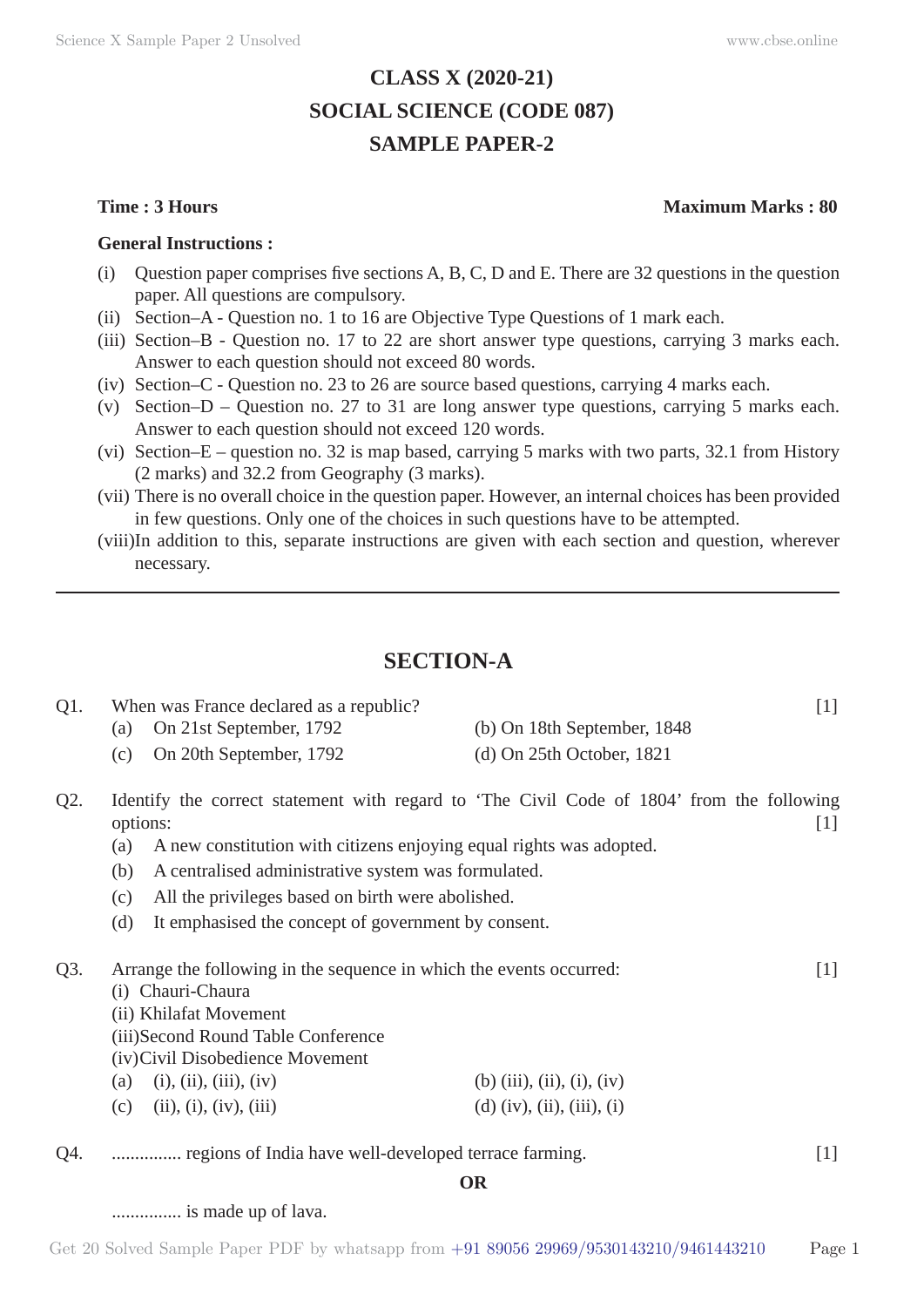| Q5. | What is the sequence of manufacturing steel? |                                       |  |  |
|-----|----------------------------------------------|---------------------------------------|--|--|
|     | $(i)$ Pig iron                               |                                       |  |  |
|     | (ii) Shaping metal                           |                                       |  |  |
|     | (iii) Blast furnace                          |                                       |  |  |
|     | (iv) Steel manufacturing                     |                                       |  |  |
|     | (i), (iii), (ii), (iv)<br>(a)                | (b) $(iv)$ , $(ii)$ , $(iii)$ , $(i)$ |  |  |
|     | (iii), (i), (iv), (ii)<br>(c)                | $(d)$ (i), (ii), (iii), (iv)          |  |  |
|     |                                              |                                       |  |  |

Q6. Complete the following table using correct information with regards to cultivation of Jowar: [1]

|      | Jowar                                    | Annual rain fall required                                                                                                                            | Cropping season                             | Temperature required for its |       |
|------|------------------------------------------|------------------------------------------------------------------------------------------------------------------------------------------------------|---------------------------------------------|------------------------------|-------|
|      |                                          |                                                                                                                                                      |                                             | growth (in $0^{\circ}$ C)    |       |
|      |                                          | $(A)-?$                                                                                                                                              | Both seasons                                | $(B) - ?$                    |       |
| Q7.  | $\bullet$<br>٠<br>$\bullet$              | Identify the soil with the help of the following features:<br>Ideal for growing cotton.<br>Capacity to hold moisture.<br>Poor in phosphoric content. |                                             |                              | $[1]$ |
| Q8.  | (a)<br>(c)                               | Sahara Airlines and B.S.E.S are examples of:<br>Public sector<br>Joint sector                                                                        | (b) Private sector<br>(d) None of the above |                              | $[1]$ |
| Q9.  | Sinhalas<br>(a)<br><b>Muslims</b><br>(c) | Which major social group constituted the largest share in population of Sri Lanka?                                                                   | (b) Sri lankan Tamils<br>(d) Indian Tamils  |                              | $[1]$ |
| Q10. |                                          | Which country has Two Party System?                                                                                                                  |                                             |                              | $[1]$ |

**OR**

What is meant by transparency?

| Q11. | Which minority community is relatively rich and powerful in Belgium? |  |  |
|------|----------------------------------------------------------------------|--|--|
|      |                                                                      |  |  |

**OR**

Which country has adopted Buddhism as its official religion?

Q12. Match List I with List II and select the correct answer using the codes given in the list: [1]

| List I           |                              | List II |                |
|------------------|------------------------------|---------|----------------|
|                  | Union of India               | A       | Prime Minister |
| 2.               | <b>State</b>                 | B       | Sarpanch       |
| 3.               | <b>Municipal Corporation</b> |         | Governor       |
| $\overline{4}$ . | Gram Panchayat               |         | Mayor          |

- (a) D, A, B, C
- (b) B, C, D, A
- (c) A, C, D, B
- (d) C, D, A, B

Download 20 Solved Sample Papers pdf from [www.cbse.online](http://www.cbse.online) Page 2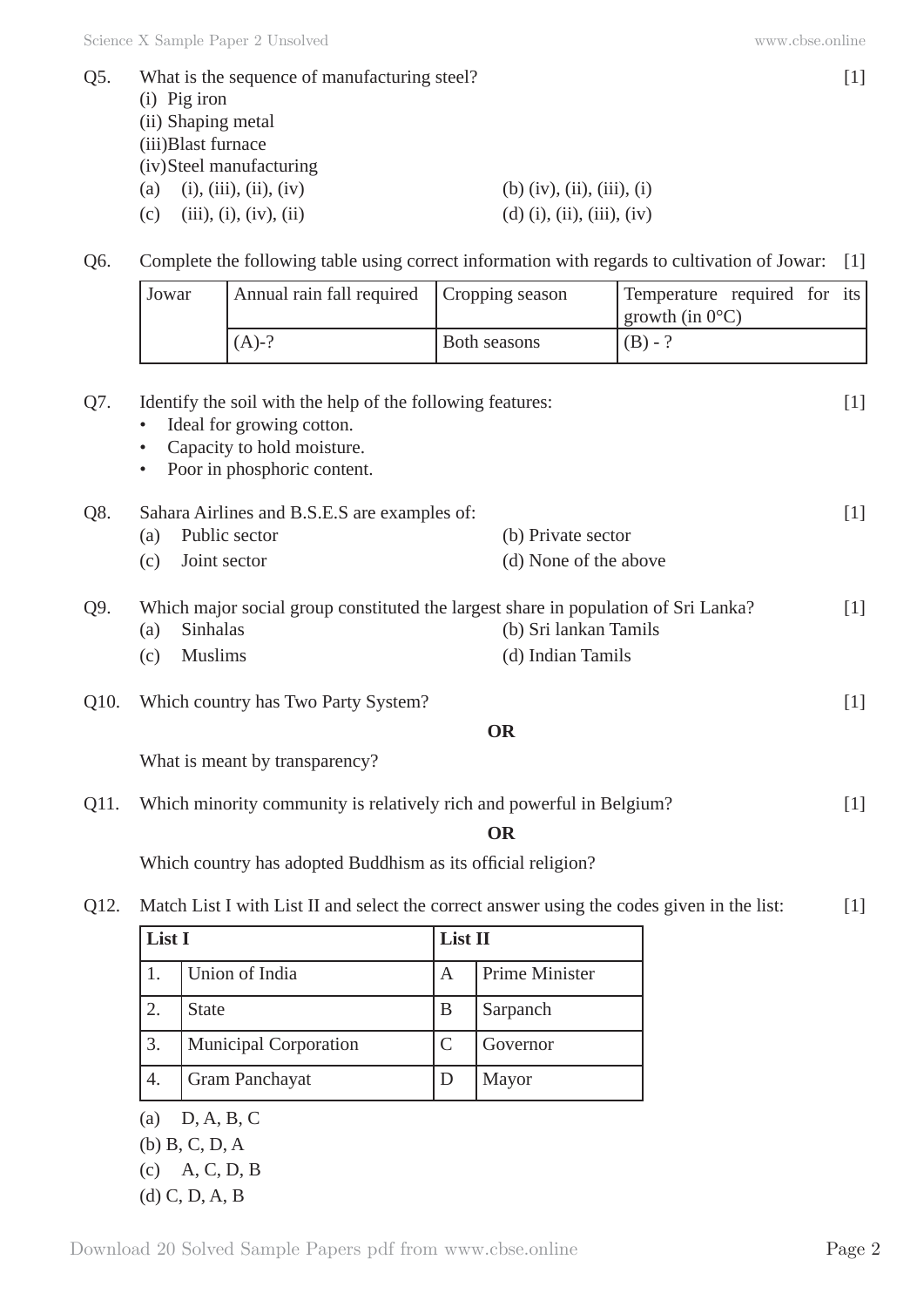#### Q13. **Read the information given below and select the correct option:**

The developed countries have gone through historic changes in the economic sector as the economic activities had gradually shifted from Primary to Secondary to Tertiary sector. Now service sector has become the most important sector. The shifting of economic activities does not mean complete elimination of previous sectors, but the importance and dominance of next sector is increased. History of developed countries indicates that: [1]

- (a) there is production of goods and services in the three sectors.
- (b) there has been a major shift from secondary to tertiary sector.
- (c) most of the employed people in developed countries are employed in tertiary sector.
- (d) primary sector has become the most important sector of the economy.

#### **OR**

The shifting of economic activities mean that:

- (a) previous sectors have been completely eliminated.
- (b) importance of next sector is increased.
- (c) production in three sectors has increased substantially.
- (d) primary sector has increased quantitatively.

| Q14. Development of a country can generally be determined by its: |                            |                                 | [1] |
|-------------------------------------------------------------------|----------------------------|---------------------------------|-----|
|                                                                   | (a) per capita income      | (b) health status of its people |     |
|                                                                   | (c) average literacy level | (d) None of the above           |     |

- Q15. Which one of the following statement defines "Literacy Rate"? [1]
	- (a) Total literate population divided by total population.
	- (b) Total literate population divided by total illiterate population.
	- (c) Proportion of literate population in the 18 and above age group.
	- (d) It measures the proportion of literate population in the 7 years and above age group.
- Q16. In the question given below, there are two statements marked as Assertion (A) and Reason (R). Read the statements and choose the correct option: [1] **Assertion :** Fair globalisation would create opportunities for all and also ensure that the benefits of globalisation are shared better.

**Reason :** The government can help to achieve the objective of fair globalisation.

- (a) Both A and R are true and R is the correct explanation of A.
- (b) Both A and R are true but R is not the correct explanation of A.
- (c) A is true but R is false.
- (d) A is false but R is true.

# **SECTION-B**

- Q17. Why did Non-cooperation Movement gradually slow down in cities? Explain three reasons. [3]
- Q18. How was the concept of 'Nationalism' introduced by the French Revolution? [3]

**OR**

Explain the effect of 'Worldwide economic depression' in India towards late 1920s.

Q19. Explain any three factors for the localisation of an industry in a particular area. [3]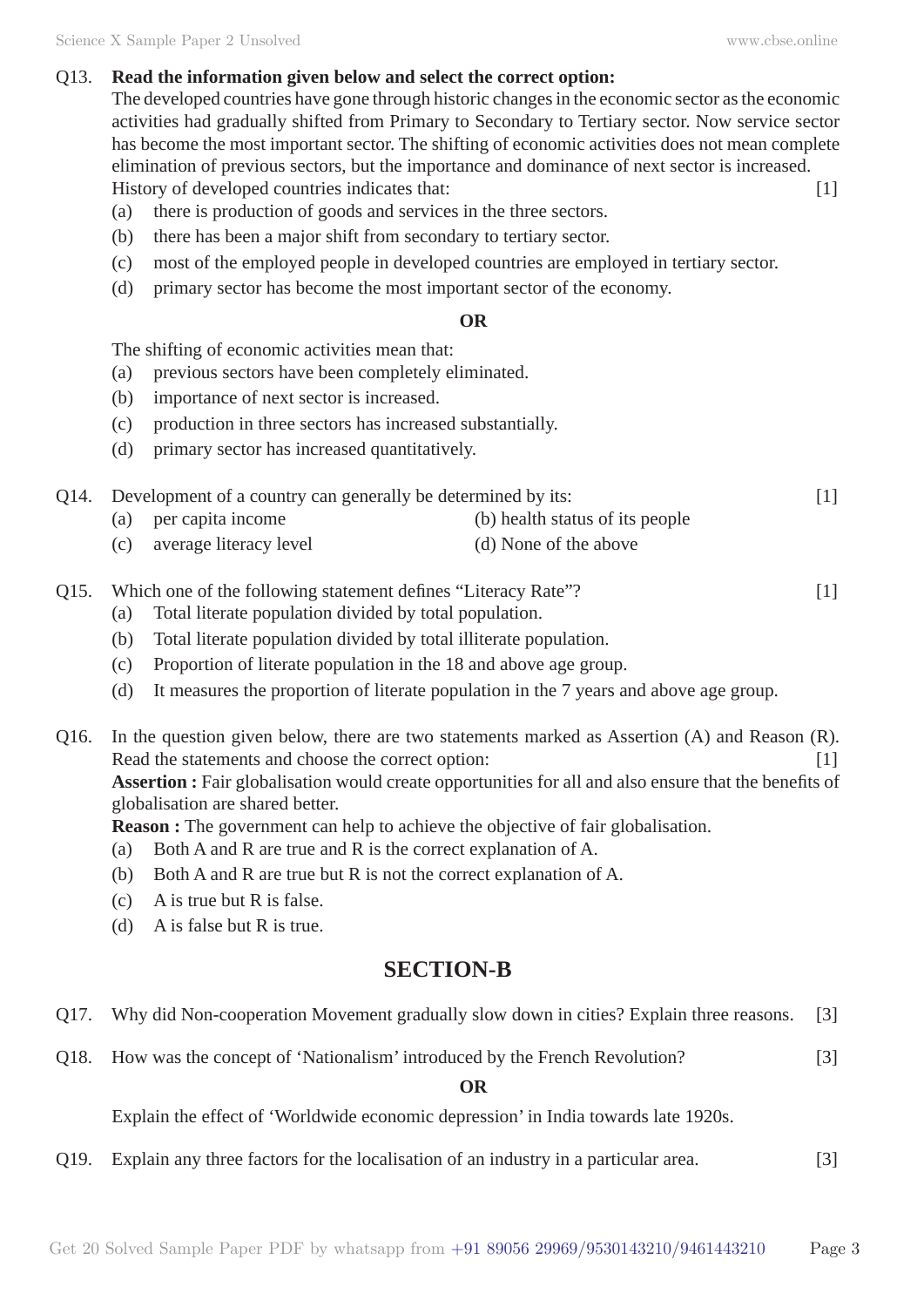#### **OR**

What are recognised political parties? Give two examples.

- Q21. 'Globalisation has been advantageous to consumers as well as to producers'. Support the statement with suitable examples. [3]
- Q22. 'Credit has its own unique role for development.' Justify the statement with arguments. [3]

# **SECTION-C**

# Q23. **Read the given source and answer the questions that follows: [1×4]** Another important feature of the Civil Disobedience Movement was the large scale participation of women. During Gandhiji's Salt March, thousands of women came out of their homes to listen to him. They participated in protest-marches, manufactured salt and picketed foreign cloth and liquor shops. Many went to jail. In urban areas, these women were from high caste families. In rural areas, they came from rich peasant households. Moved by Gandhiji's call, they began to see service to the nation as a sacred duty of women. Gandhiji was convinced that it was the duty of women to look after home and hearth, be good mothers and good wives. And for a long time, the Congress was reluctant to allow women to hold any position of authority within the organisation. It was keen only on their symbolic presence. **Answer the following MCQs by choosing the most appropriate option:**

| 23.1 During Gandhiji's Salt March, thousands of women participated in: | $[1]$                                                                                           |
|------------------------------------------------------------------------|-------------------------------------------------------------------------------------------------|
| (a) providing service to the nation                                    | (b) doing protest marches                                                                       |
| (c) fighting for struggle                                              | (d) widespread resentment                                                                       |
| 23.2 The women from rural areas mainly belonged to:                    | $[1]$                                                                                           |
| (a) high caste families                                                | (b) low caste families                                                                          |
| (c) rich peasant households                                            | (d) dalit societies                                                                             |
| plantation system?                                                     | 23.3 When did Gandhiji initiated a movement in Champaran in Bihar against the oppressive indigo |
| (a) $1916$                                                             | 1  <br>(b) $1920$                                                                               |
|                                                                        |                                                                                                 |
| $(c)$ 1925                                                             | $(d)$ 1918                                                                                      |
| <b>23.4</b> Women thought this as a sacred duty moved by Gandhiji's    | $[1]$                                                                                           |
| (a) looking after home and hearth                                      | (b) service to the nation                                                                       |

(c) holding position of authority (d) participating in the movement

## Q24. **Read the text given below and answer the following questions: [1×4]**

Automobiles provide vehicle for quick transport of good services and passengers. Trucks, buses, cars, motor cycles, scooters, three-wheelers and multi-utility vehicles are manufactured in India at various centres. After the liberalisation, the coming in of new and contemporary models stimulated the demand for vehicles in the market, which led to the healthy growth of the industry including passenger cars, two and three-wheelers. The industry is located around Delhi, Gurugram, Mumbai, Pune, Chennai, Kolkata, Lucknow, Indore, Hyderabad, Jamshedpur and Bengaluru.

# **Answer the following MCQs by choosing the most appropriate option:**

- (a) quick transport of good services and passengers.
- (b) healthy growth of industry.
- (c) adequate domestic demand of vehicles.
- (d) global developments in industry.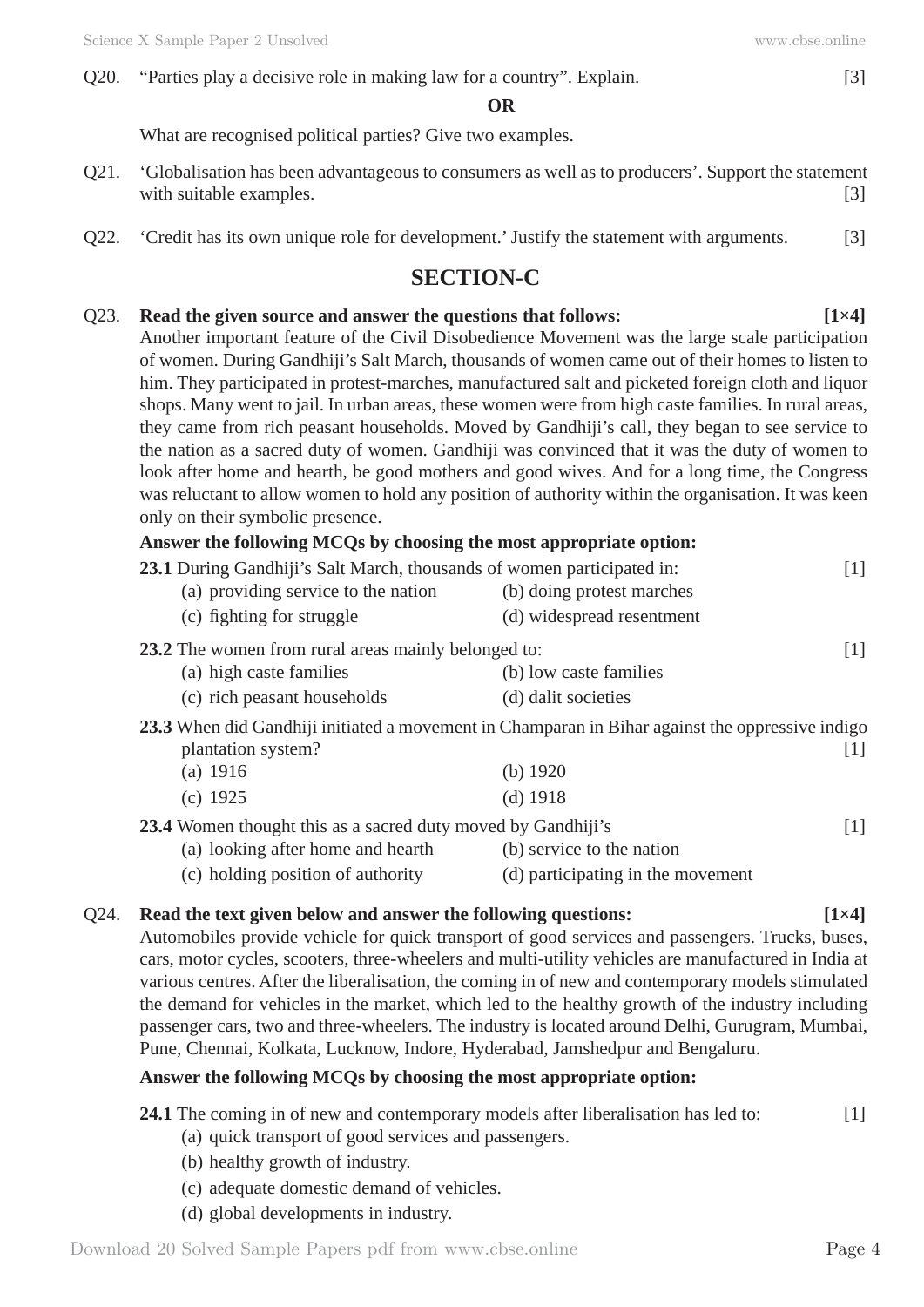**24.2** Automobile industry has experienced a quantum jump in: [1]

(a) 10 years (b) less than 5 years (c) less than 15 years (d) less than 2 years

24.3 Number of manufacturers of different vehicles are given. Identify the correct option: [1]

|     | <b>Vehicles</b>               |    | <b>Number of Manufacturers (at present)</b>                                                                                                                                                                                   |
|-----|-------------------------------|----|-------------------------------------------------------------------------------------------------------------------------------------------------------------------------------------------------------------------------------|
| (A) | Passenger cars                | ı. |                                                                                                                                                                                                                               |
| (B) | Commercial vehicles           |    | 14                                                                                                                                                                                                                            |
| (C) | Multi-utility vehicles        | 3. |                                                                                                                                                                                                                               |
| (D) | Two and three wheelers        | 4. |                                                                                                                                                                                                                               |
|     | $(1)$ $(1)$ $(2)$ $(3)$ $(4)$ |    | $(1)$ $(1)$ $(1)$ $(1)$ $(1)$ $(1)$ $(1)$ $(1)$ $(1)$ $(1)$ $(1)$ $(1)$ $(1)$ $(1)$ $(1)$ $(1)$ $(1)$ $(1)$ $(1)$ $(1)$ $(1)$ $(1)$ $(1)$ $(1)$ $(1)$ $(1)$ $(1)$ $(1)$ $(1)$ $(1)$ $(1)$ $(1)$ $(1)$ $(1)$ $(1)$ $(1)$ $(1)$ |

| (a) A - 1, B - 2, C - 3, D - 4 | (b) A - 1, B - 4, C - 3, D - 2            |
|--------------------------------|-------------------------------------------|
| (c) A - 2, B - 3, C - 4, D - 2 | (d) $A - 4$ , $B - 2$ , $C - 3$ , $D - 1$ |

**24.4** After liberalisation and opening of foreign direct investment, there is increase in demand for:  $[1]$ 

- (a) motor cycles (b) passenger cars
- (c) multi-utility vehicles (d) commercial vehicles

## Q25. **Read the given extract and answer the following questions: [1×4]**

The idea of power-sharing has emerged in opposition to the notions of undivided political power. For a long time it was believed that all power of a government must reside in one person or group of persons located at one place. It was felt that if the power to decide is dispersed, it would not be possible to take quick decisions and to enforce them. But these notions have changed with the emergence of democracy. One basic principle of democracy is that people are the source of all political power. In a democracy, people rule themselves through institutions of self-government. In a good democratic government, due respect is given to diverse groups and views that exist in a society. Everyone has a voice in the shaping of public policies. Therefore, it follows that in a democracy political forms of power-sharing should be distributed among as many citizens as possible.

## **Answer the following MCQs by choosing the most appropriate option:**

**25.1** The basic principle of democracy is: [1]

- (a) people are the source of all political power.
- (b) none can exercise unlimited power.
- (c) power of a government reside in one person.
- (d) to reduce conflict between social groups.

## **25.2** Which is a prudent reason for power- sharing? [1]

- (a) It reduces the possibility of conflict between communities and ensures the stability of political order.
- (b) Power-sharing is the very spirit of democracy.
- (c) Both (a) and (b)
- (d) None of the above

# **25.3** Which of the following options describes a good democratic system? [1]

- (a) Everyone has a voice in the shaping of public policies.
- (b) Power to take quick decision and to enforce them.
- (c) All power resides in one person.
- (d) Power is shared among central and state governments.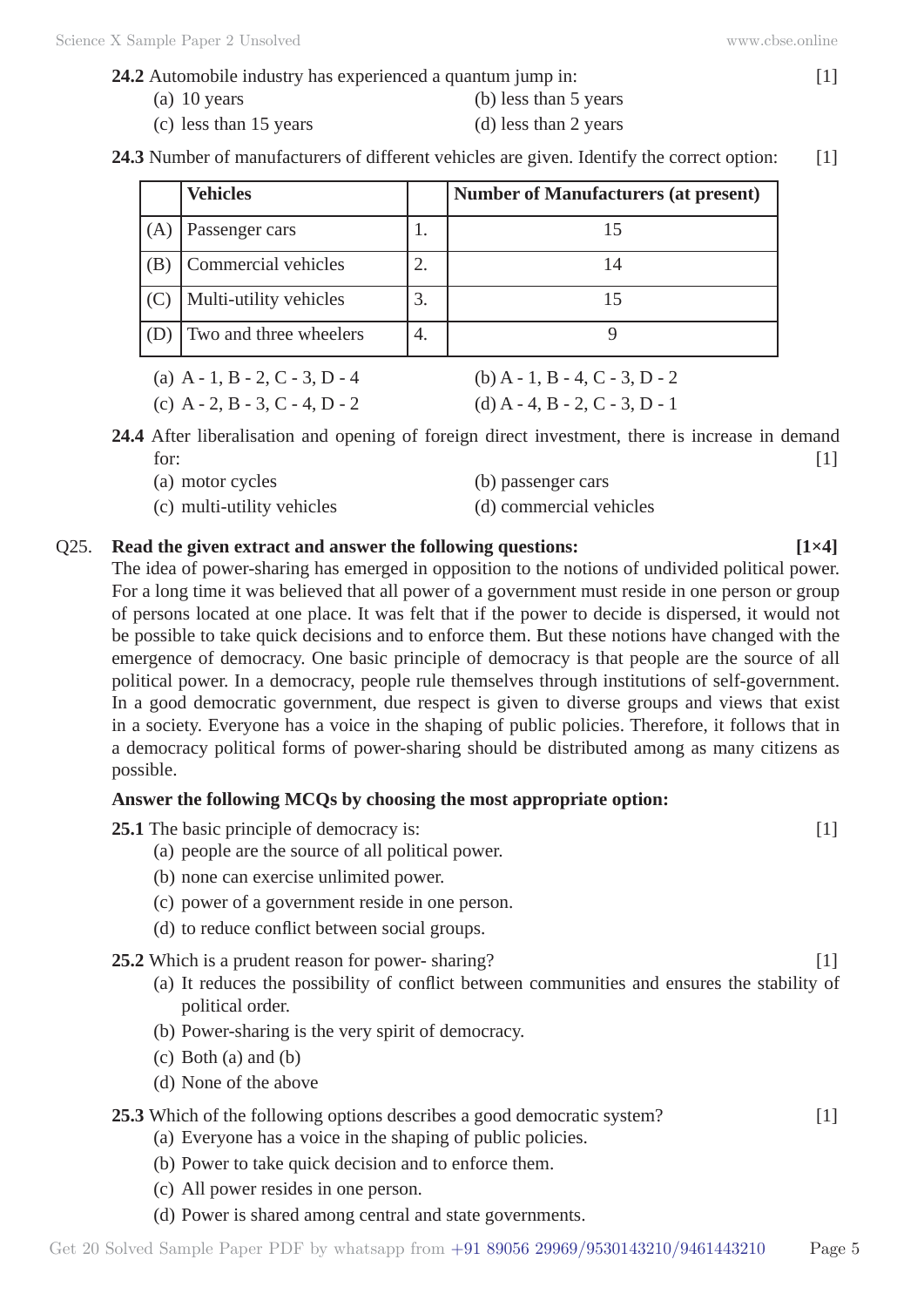- **25.4** Which of the following is not one of the aspects of federal division of powers? [1]
	- (a) Sharing of powers among central provincial and local governments.
	- (b) Division of powers involving higher and lower levels of government.
	- (c) The Constitution clearly lays down powers of different levels of government.
	- (d) There is no vertical division of powers.

# Q26. **Read the source given below and answer the questions that follows: [1×4]**

In June 1992, more than 100 heads of states met in Rio-de-Janeiro in Brazil, for the first international Earth Summit. The summit was convened for addressing urgent problems of environmental protection and socio-economic development at the global level. The assembled leaders signed the Declaration on Global Climatic Change and Biological Diversity. The Rio Convention endorsed the global Forest Principles and adopted Agenda 21 for achieving Sustainable Development in the 21st century.

#### **Answer the following MCQs by choosing the most appropriate option:**

|  | 26.1 The so called first international Earth summit was convened for: |  |
|--|-----------------------------------------------------------------------|--|
|  |                                                                       |  |

- (a) addressing urgent problems of environmental protection.
- (b) addressing socio-economic development at the global level.
- (c) Both (a) and (b)
- (d) None of the above

#### **26.2** The passage is mainly related to: [1]

- (a) Global climatic change (b) Rio-de-Janeiro Earth Summit 1992
- (c) Sustainable development (d) Agenda 21

## **26.3** Agenda 21 is the flowchart of action to be taken by the assembled nations to: [1]

- (a) achieve environmental protection.
- (b) fulfill the needs of future generations.
- (c) combat the hurdles that debar sustainable development.
- (d) attain socio-economic development at global level.
- **26.4** The term used to achieve development without damaging the environment and without compromising with the needs of the future generations is: [1] (a) Socio-economic development (b) Agenda 21
	- (c) Global environmental development (d) Sustainable development

# **SECTION-D**

Q27. 'The decade of 1830 had brought great economic hardships in Europe'. Support the statement with arguments. [5]

#### **OR**

Explain the main features of the process of German unification under the leadership of Otto Von Bismarck.

Q28. 'Advancement of international trade of a country is an index of its economic prosperity'. Justify the statement with five arguments.  $[5]$ 

#### **OR**

The textile industry occupies a unique position in Indian economy." Elaborate this statement with appropriate arguments.